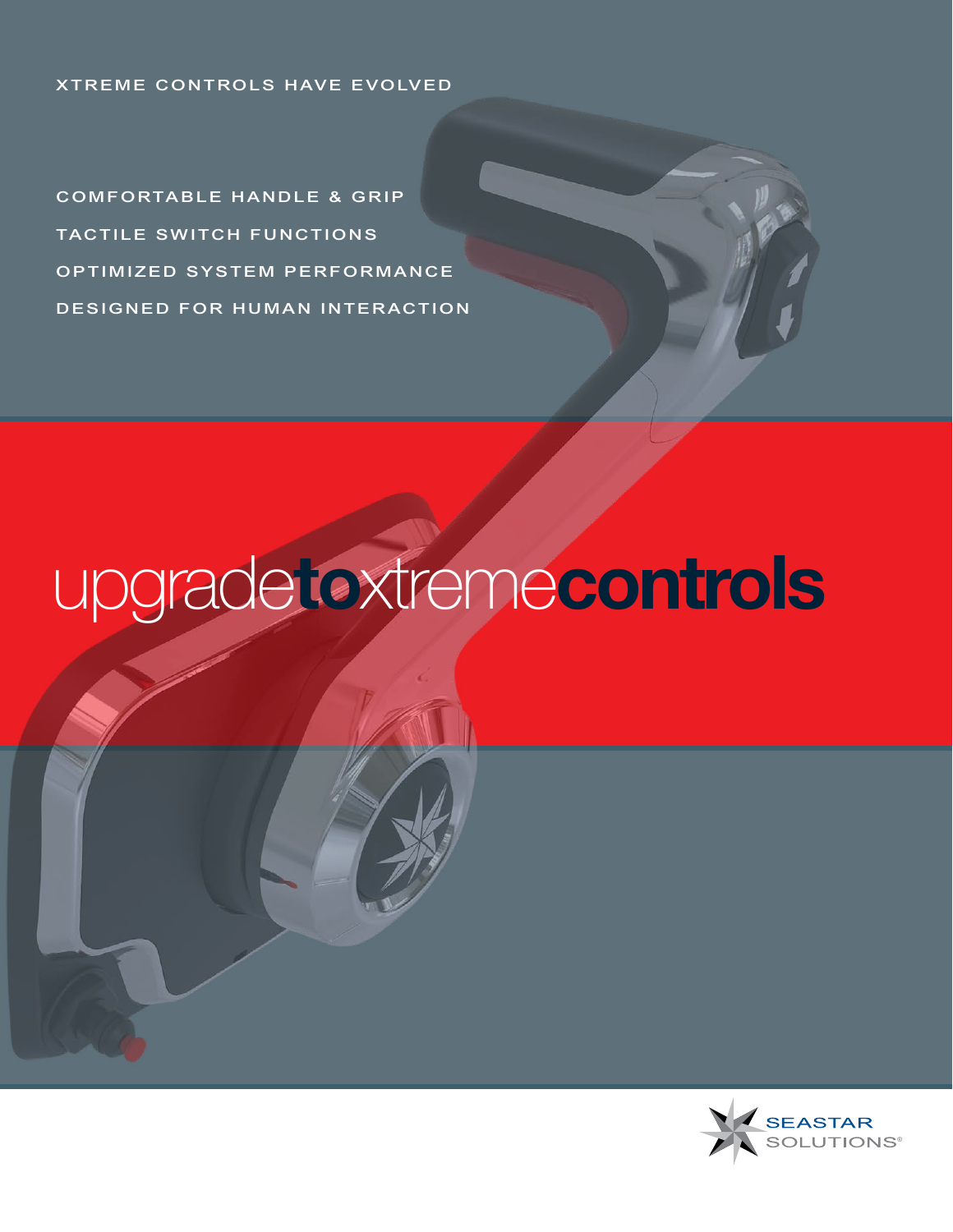# Single Top Mount

The ergonomics and features of our controls are the most advanced available and are suitable for most types of boats with single engine applications. The shapely, balanced handle provides a very comfortable feel and the state of the art mechanism guarantees a smooth yet solid action, assuring you have maximum control at all times.

## Dual Top Mount

These controls offer options that most top mount controls in the market do not. Options include trim (most outboards) or trim and tilt (most stern drives) or the neutral lock out button. This control is designed for twin engine applications and is suitable for use with both universal type (3300) or OEM type control cables without the need for adaptation.

The neutral lock out button is great for center console boats where there is a possibility the control can be bumped while passing by knocking it into gear.

The standard items on these controls are the shapely and balanced hand grips that give you a very smooth, yet solid feel, the neutral safety switch and the neutral warm up button. These controls can not only use the 3300/33C style control cables they can also use Mercury® style cables from 1965 to date including the Gen II, OMC/Johnson /Evinrude/BRP® control cables from 1979 to date. This makes it one of the most desirable replacement controls in the market today.

#### Twin engine Single handed operation

Single engine Dual function

Dual function

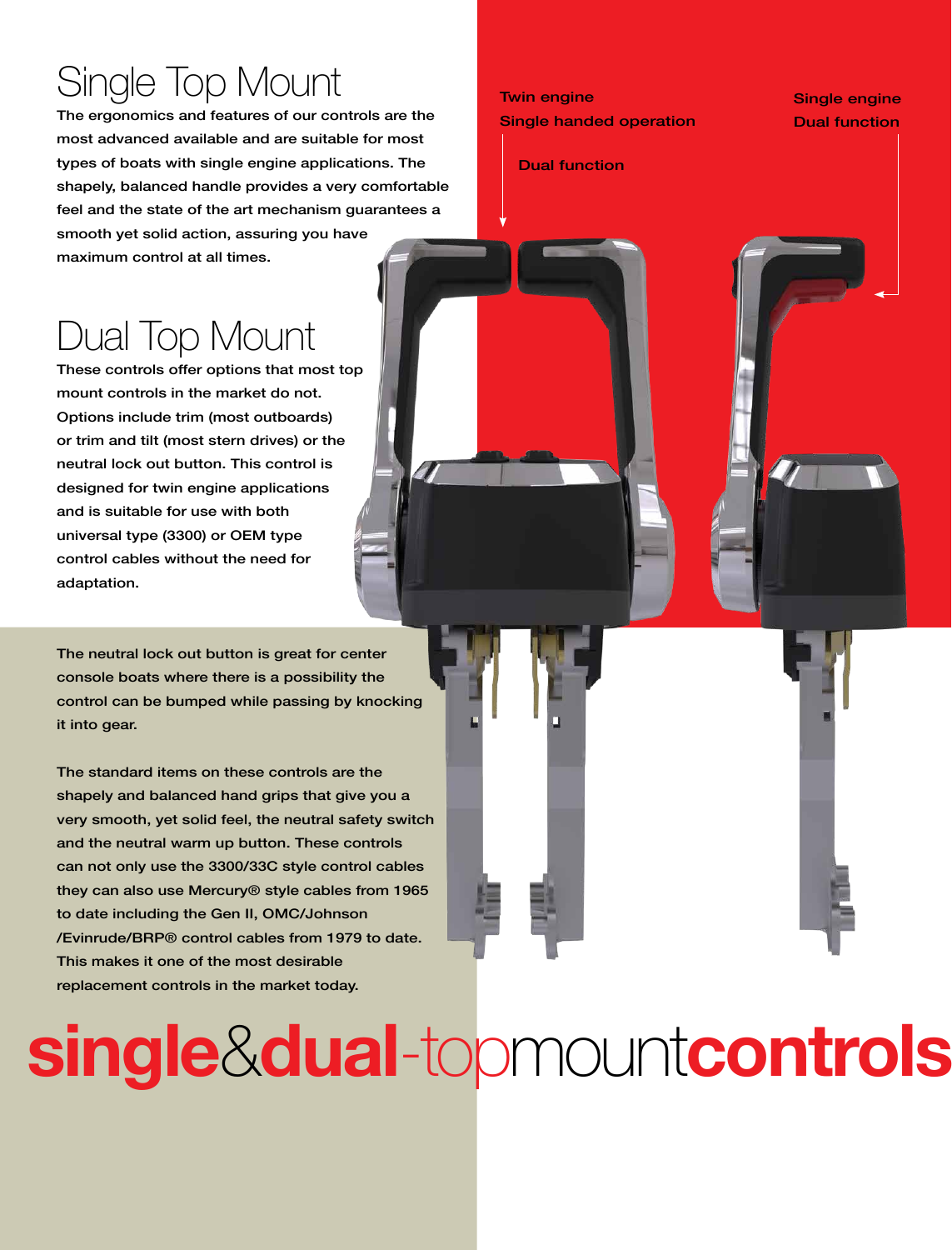### Side Mount

Two new styles of side mount controls. Each designed for the correct application of either a center console or starboard side gunwale mounting.

These unique handle designs place the grip and trim switches in a natural position. These controls come with the standard features of neutral safety switch, neutral lock out, neutral warm up and the safety stop switch with lanyard. You can also get the optional trim switch (most outboards) or trim and tilt (most stern drives).

These controls can use the 3300/33C style control cables and Mercury® style cables from 1965 to date, including the Gen II, OMC/Johnson/Evinrude/BRP® control cables from 1979 to date. This makes it one of the most desirable replacement controls in the market today.

#### Beautiful ergonomics



Corrosion resistant

# Side Mount

### Grip for smaller hands

- Built upon proven Osprey design with modern ergonomics, based on hands size variations
- Neutral lifter replaces push button
- Trim switch moved to a natural location
- Same mechanical advantage
- Robust control concept

# **sidemount**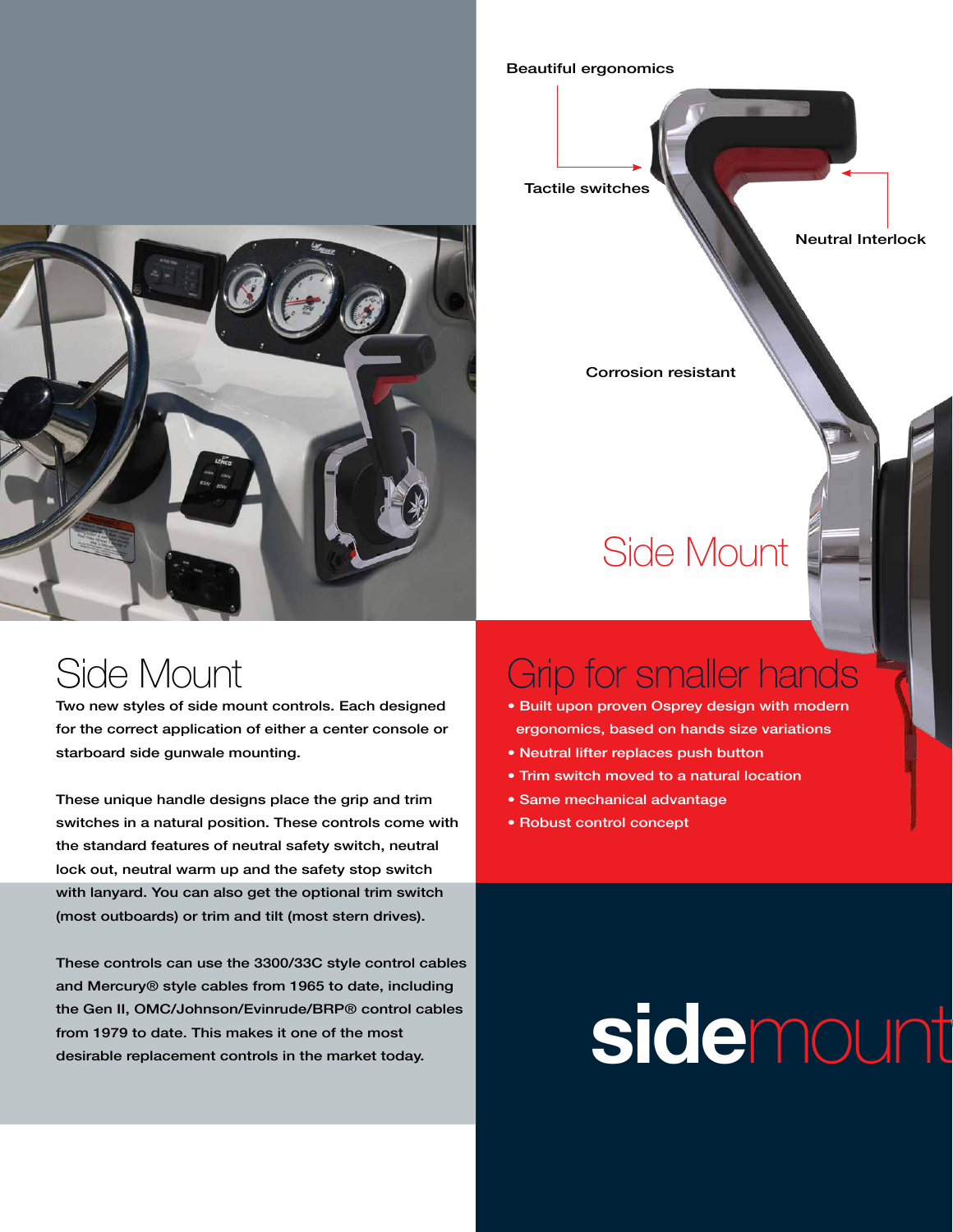

Dual function

Throttle and Shift

Smooth mechanism

Robust



TII

# **side**mount**with**ergonomic**grip**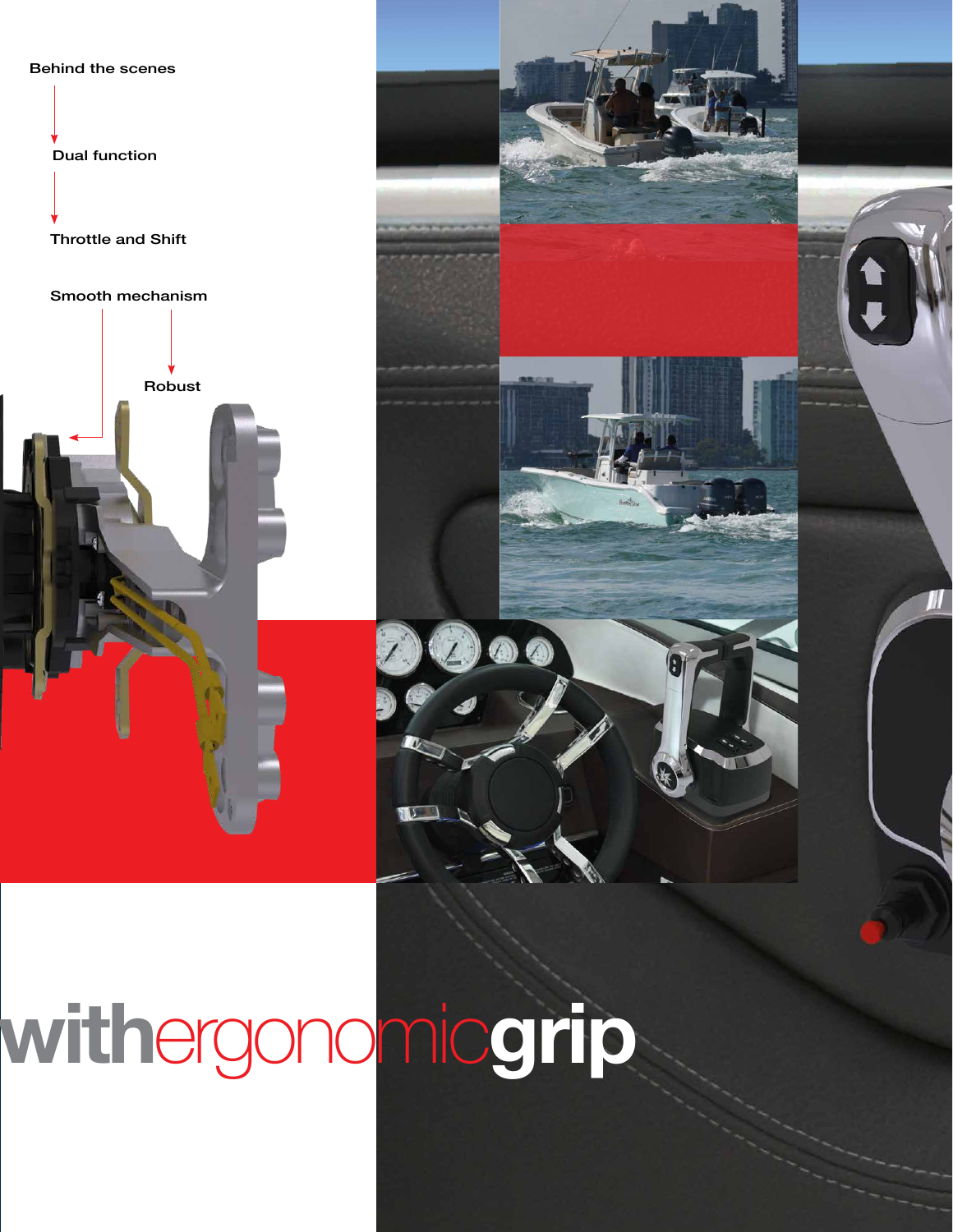

## All Controls Feature

- Lever/handle updated for aesthetics, ergonomics, and improved durability.
- Multitude of control configurations to suit all boating types.
- Minimal changes to mounting scheme or cable nesting from Osprey or SL-3.
- Superior feel and function for most outboards, stern drives & inboards.
- Dual function lever controls both throttle and shift of one engine.
- Neutral interlock and start-in-gear protection (standard) for side mount controls.
- Optional Trim in the handle.
- Neutral engine warm-up feature (standard).
- Optional tilt switch available.
- Standard lanyard-style cut-off switch for emergency engine shut down for side mount controls.
- Friction adjustment feature included.
- "Easy-On" cable design accepts virtually every type of OEM and 3300/33C type cable.
- Easily adapted to push or pull cable actuation mode.
- Mechanical advantage 2.38:1.
- Meets/exceeds all applicable standards.
- Designed and assembled in the USA.

For best performance always use Xtreme Control Cables.